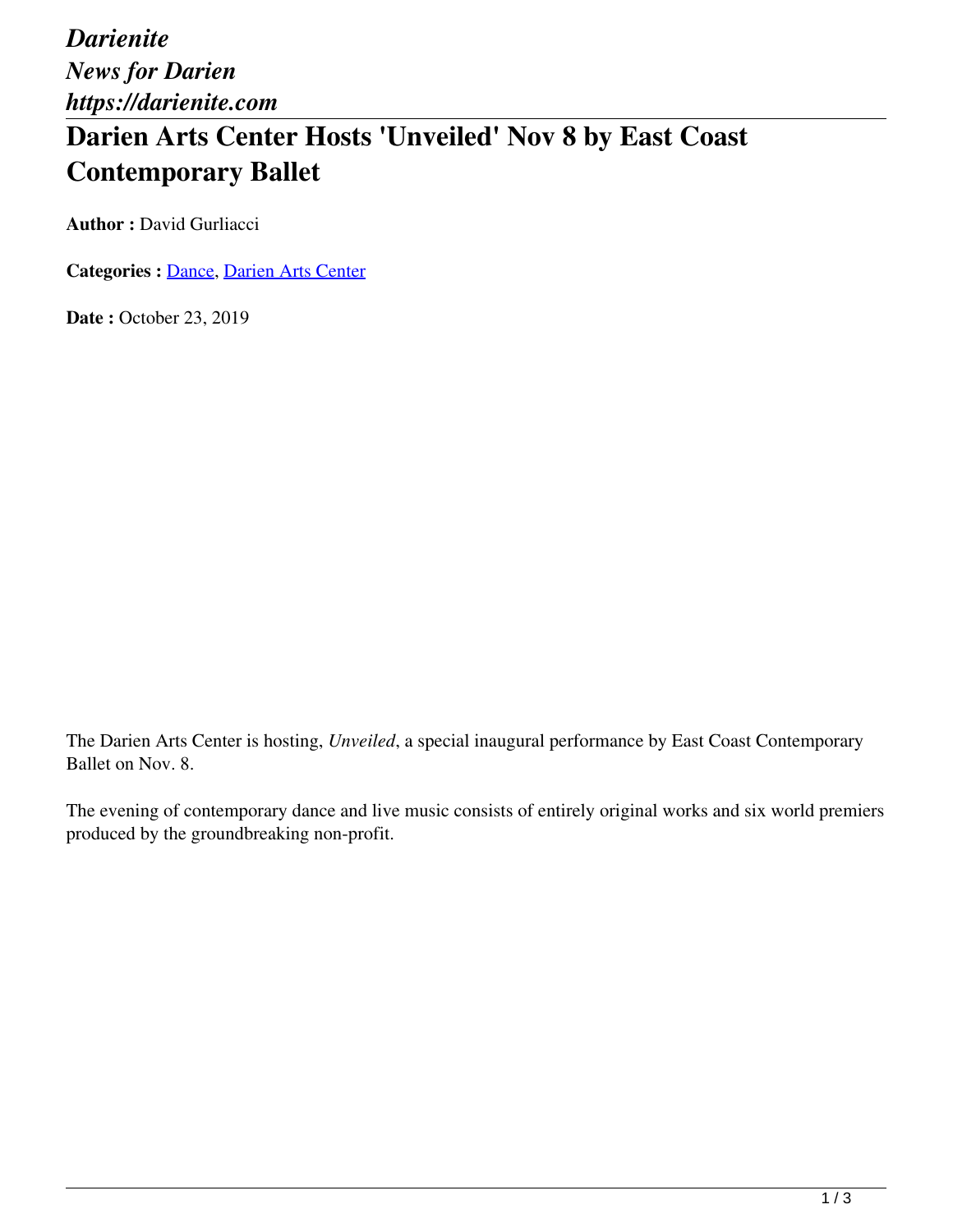## *Darienite News for Darien https://darienite.com*



*— an announcement from* Darien Arts Center

Dance performances will encompass classical ballet, modern, contemporary jazz, and ballroom styles, and approximately 30 dancers will perform in the 60-minute show.

The show's performances span from a historic icon's tale to musings on relationships, and from a parlorstyle jaunt to a ritualistic gathering, portraying diversity in both dance and music.

Audience members are encouraged to stay for refreshments and a 'meet and greet' with dancers following the showcase.

## **About East Coast Contemporary Ballet**

With their roots firmly planted in the community and in their devotion to the art of creation and collaboration, East Coast Contemporary Ballet presents ballets that push the physical and artistic boundaries of contemporary dance, seeking to reach a diverse audience through works viewers can relate to.

ECCB strives to fill a void as a continually active and innovative contemporary ballet company. Based in Connecticut but serving the entire East Coast, it has a wider scope than its founders or its artists, borne to be a vehicle through which art will be generated, cultivated, and shared.

*If You're Going ...*